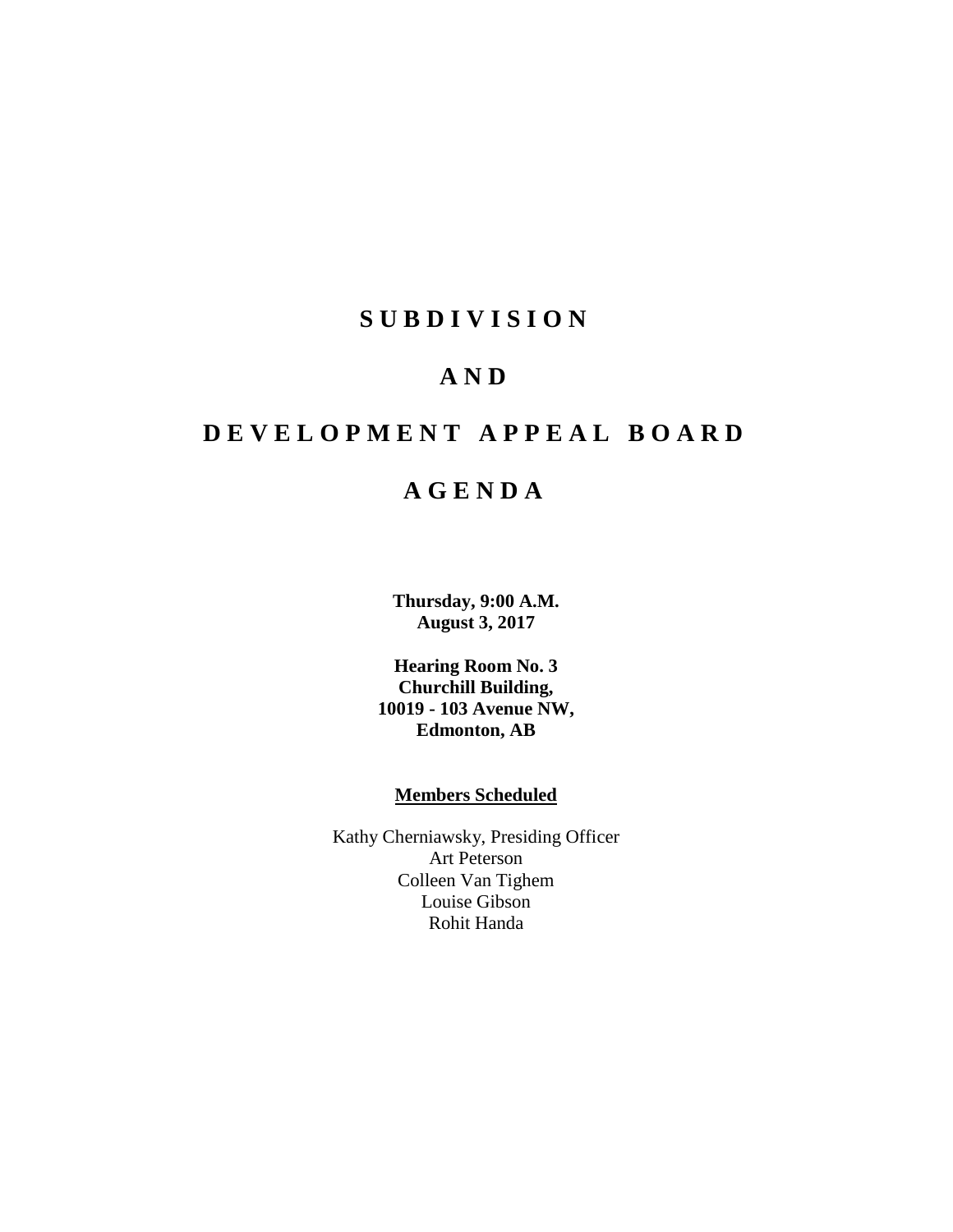## **SUBDIVISION AND DEVELOPMENT APPEAL BOARD HEARING ROOM NO. 3**

| 9:00 A.M.<br>WITHDRAWN |                     | SDAB-D-17-140 | To operate a Major Home Based Business<br>(registered massage therapy, maximum 4 clients)<br>per day, no overlapping appointments, hours of<br>operation: Mon - Wed 2pm to 8pm; Weekend<br>10am to 2pm - AUTUMN RAIN WELLNESS),<br>expires June 16, 2022. |  |  |  |
|------------------------|---------------------|---------------|-----------------------------------------------------------------------------------------------------------------------------------------------------------------------------------------------------------------------------------------------------------|--|--|--|
|                        |                     |               | 9320 - 64 Avenue NW<br>Project No.: 253241165-001                                                                                                                                                                                                         |  |  |  |
|                        | <b>TO BE RAISED</b> |               |                                                                                                                                                                                                                                                           |  |  |  |
| Н                      | 11:00 A.M.          | SDAB-D-17-086 | Install a Fascia Minor Digital Off-premises Sign<br>$(6.1 \text{ m x } 3 \text{ m} - \text{ facing North})$                                                                                                                                               |  |  |  |
|                        |                     |               | 9914 - 109 Street NW<br>Project No.: 232166360-001                                                                                                                                                                                                        |  |  |  |
|                        | <b>NOTE:</b>        |               | Unless otherwise stated, all references to "Section numbers" refer to<br>the authority under the Edmonton Zoning Bylaw 12800.                                                                                                                             |  |  |  |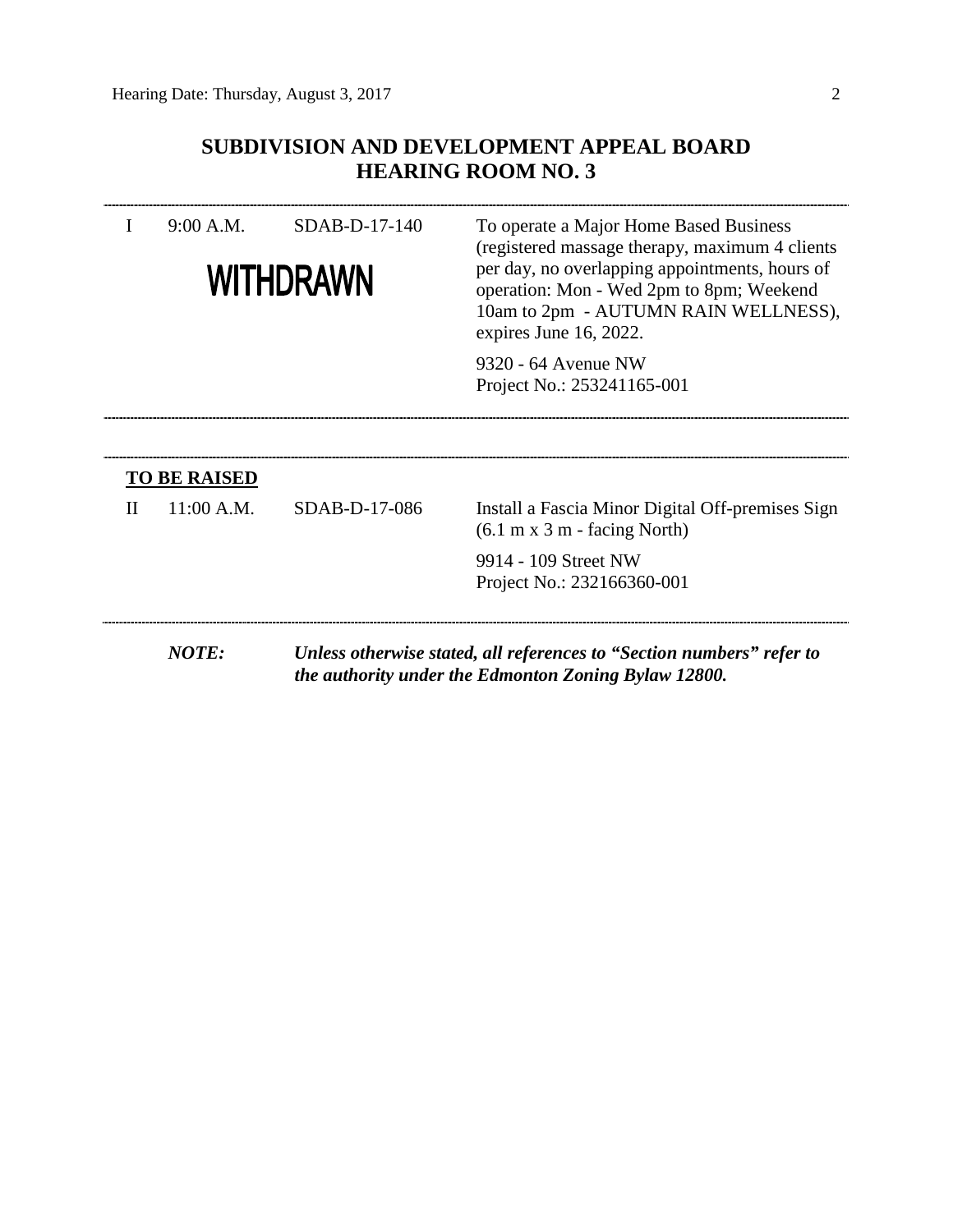#### **ITEM I: 9:00 A.M. FILE: SDAB-D-17-140**

#### AN APPEAL FROM THE DECISION OF THE DEVELOPMENT OFFICER BY AN ADJACENT PROPERTY OWNER

APPELLANT:

APPLICATION NO.: 253241165-001

APPLICATION TO: To operate a Major Home Based Business (registered massage therapy, maximum 4 clients per day, no overlapping appointments, hours of operation: Mon - Wed 2pm to 8pm; Weekend 10am to 2pm - AUTUMN RAIN WELLNESS), expires June 16, 2022.



DECISION OF THE DEVELOPMENT AUTHORITY: Voltain Motices

DECISION DATE: June 16, 2017

DATE OF APPEAL: July 6, 2017

RESPONDENT: Ayla Modeste

ADDRESS OF RESPONDENT: 9320 - 64 Avenue NW

MUNICIPAL DESCRIPTION OF SUBJECT PROPERTY: 9320 - 64 Avenue NW

STATUTORY PLAN: N/A

NOTIFICATION PERIOD: Jun 22, 2017 through Jul 6, 2017

LEGAL DESCRIPTION: Plan 6045HW Blk 13 Lot 23

ZONE: RF1-Single Detached Residential Zone

OVERLAY: Mature Neighbourhood Overlay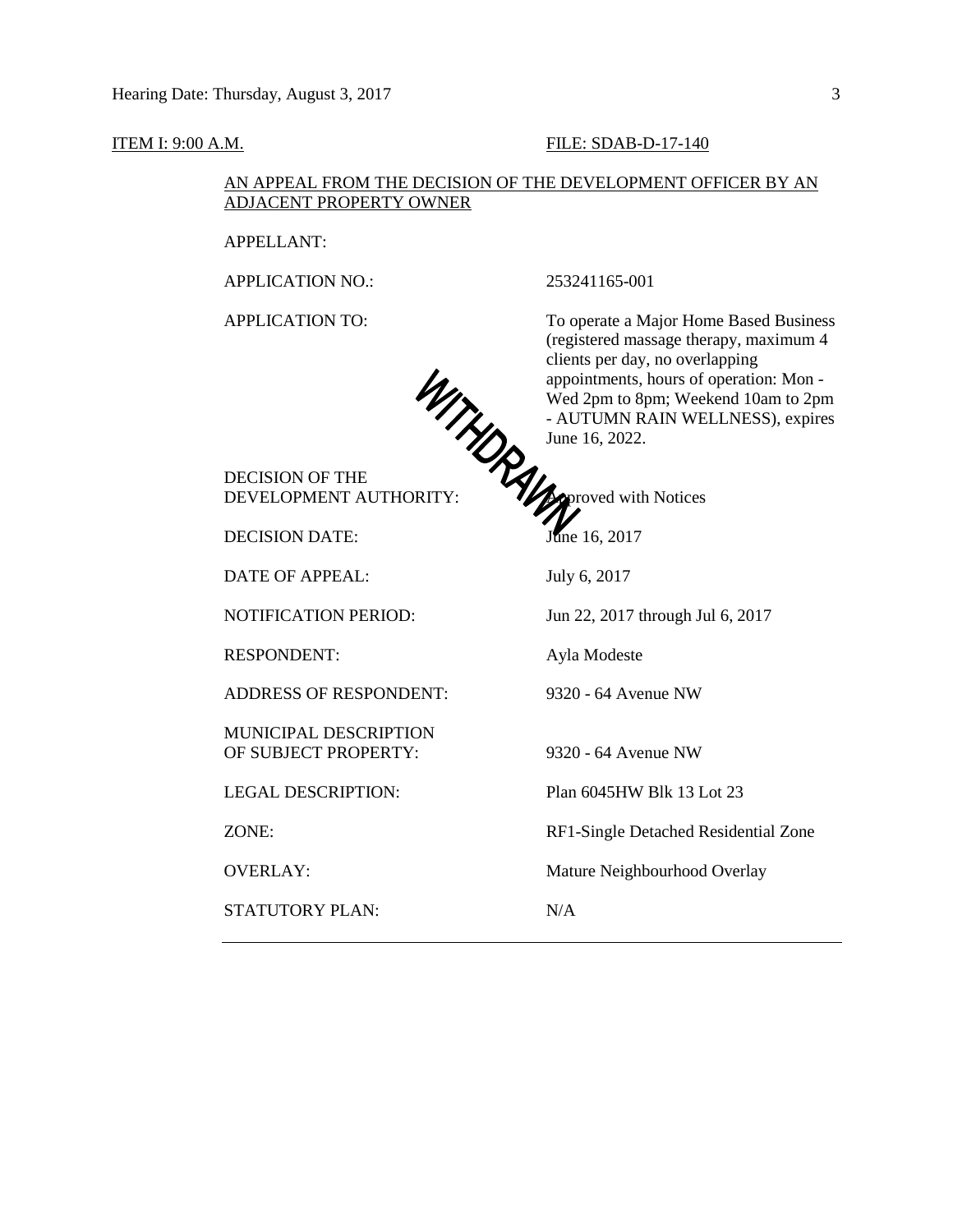#### **TO BE RAISED** ITEM II: 11:00 A.M. FILE: SDAB-D-17-086

premises Sign (6.1 m x 3 m - facing

#### AN APPEAL FROM THE DECISION OF THE DEVELOPMENT OFFICER

APPELLANT:

APPLICATION NO.: 232166360-001

APPLICATION TO: Install a Fascia Minor Digital Off-

DECISION OF THE DEVELOPMENT AUTHORITY: Refused

DECISION DATE: March 22, 2017

DATE OF APPEAL: April 6, 2017

MUNICIPAL DESCRIPTION OF SUBJECT PROPERTY: 9914 - 109 Street NW

North)

LEGAL DESCRIPTION: Plan NB Blk 9 Lot 63

ZONE: CMU Commercial Mixed Use Zone

OVERLAY: Special Area Downtown Overlay

STATUTORY PLAN: Capital City Downtown Plan

#### *Grounds for Appeal*

The Appellant provided the following reasons for appealing the decision of the Development Authority:

- 1. New technology does not affect neighbors.
- 2. Landowner has agreed to remove on premise sign.

## *General Matters*

#### **Appeal Information:**

The *Municipal Government Act*, RSA 2000, c M-26 states the following:

**Grounds for Appeal 685(1)** If a development authority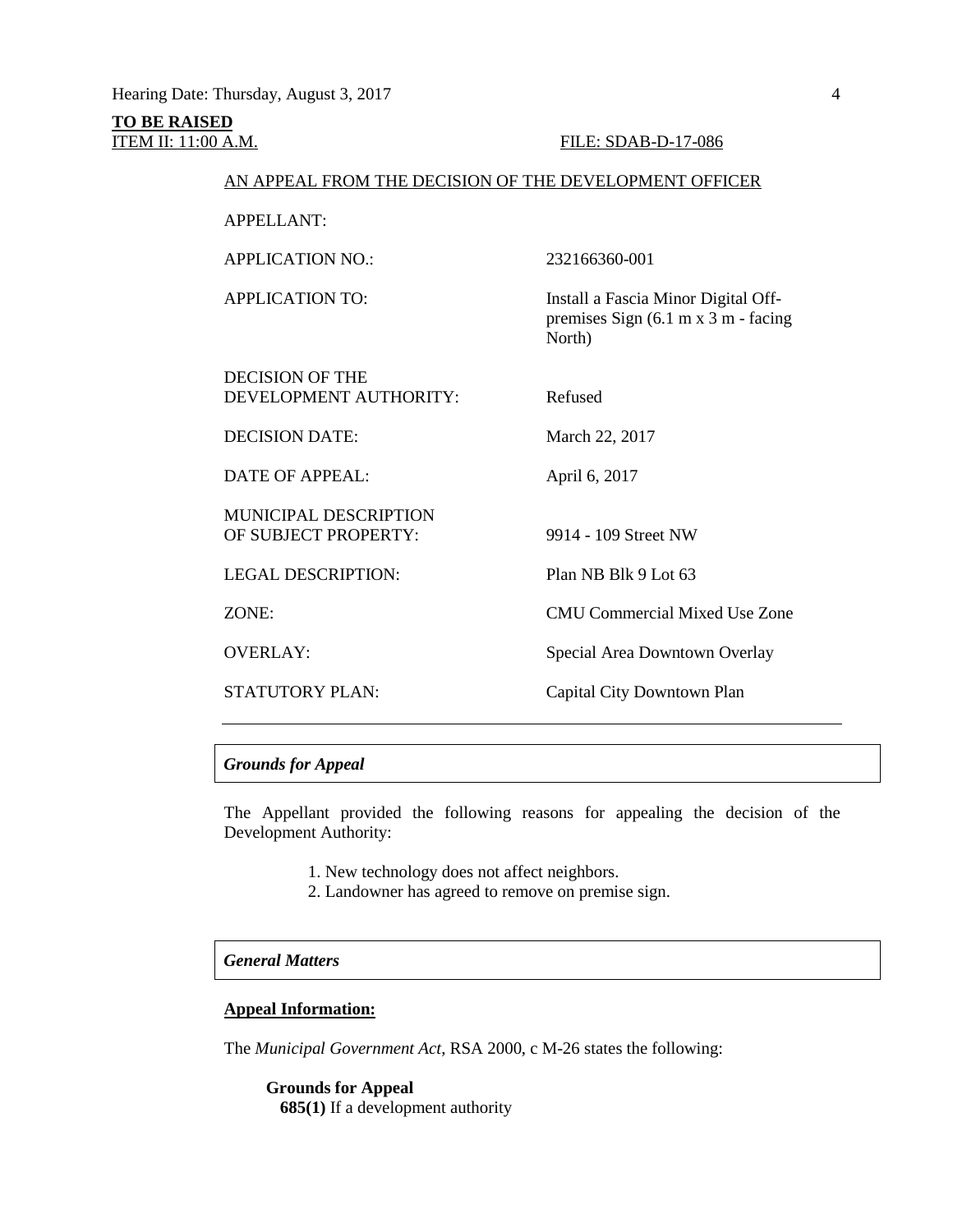- (a) fails or refuses to issue a development permit to a person,
- (b) issues a development permit subject to conditions, or
- (c) issues an order under section 645,

the person applying for the permit or affected by the order under section 645 may appeal to the subdivision and development appeal board.

#### **Appeals**

- **686(1)** A development appeal to a subdivision and development appeal board is commenced by filing a notice of the appeal, containing reasons, with the board within 14 days,
	- (a) in the case of an appeal made by a person referred to in section 685(1), after
		- (i) the date on which the person is notified of the order or decision or the issuance of the development permit, or

…

The decision of the Development Officer is dated March 22, 2017. The Notice of Appeal was filed on April 6, 2017.

#### **Determining an Appeal**

#### **Hearing and decision**

**687(3)** In determining an appeal, the subdivision and development appeal board

- …
- (a.1) must comply with the land use policies and statutory plans and, subject to clause (d), the land use bylaw in effect;
- …
- (c) may confirm, revoke or vary the order, decision or development permit or any condition attached to any of them or make or substitute an order, decision or permit of its own;
- (d) may make an order or decision or issue or confirm the issue of a development permit even though the proposed development does not comply with the land use bylaw if, in its opinion,
	- (i) the proposed development would not
		- (A) unduly interfere with the amenities of the neighbourhood, or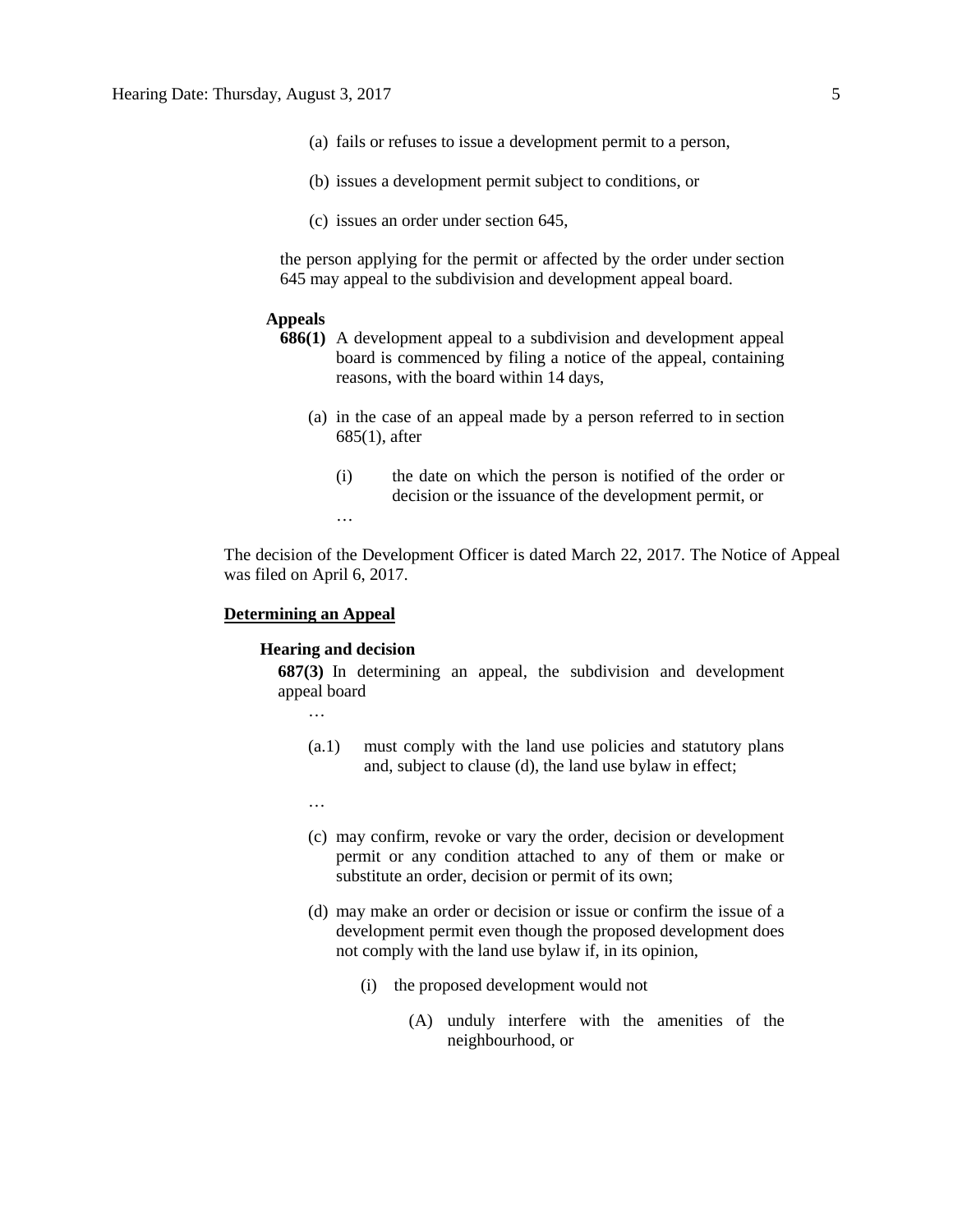(B) materially interfere with or affect the use, enjoyment or value of neighbouring parcels of land,

and

(ii) the proposed development conforms with the use prescribed for that land or building in the land use bylaw.

#### **General Provisions from the** *Edmonton Zoning Bylaw:*

### Section 910.6(1) states that the **General Purpose** of the **CMU Commercial Mixed Use Zone** is:

… to provide a Zone for medium intensity development that accommodates a mix of predominantly commercial, office, institutional and business Uses as a secondary office commercial area while emphasizing retail activities, entertainment and service Uses at Grade. The intent is to accommodate the existing commercial development west of 109 Street; and to allow Conversion to residential and related Uses.

Under Section 910.6(3)(bb), **Minor Digital Off-premises Signs** is a **Discretionary Use** in the CMU Commercial Mixed Use Zone.

Section 7.9(6) states:

**Minor Digital Off-premises Signs** means any Sign that is remotely changed on or off Site and has a Message Duration greater than or equal to 6 seconds. Minor Digital Off-premises Signs incorporate a technology or method allowing the Sign to change Copy without having to physically or mechanically replace the Sign face or its components. The Copy on such Sign directs attention to a business, activity, product, service or entertainment that cannot be considered as the principal products sold nor a principal business, activity, entertainment or service provided on the premises or Site where the Sign is displayed.

Section 6.2(7) provides as follows:

**Fascia Signs** means any Sign painted on or attached to an exterior building wall, or any other permitted structure, on which a two dimensional representation may be placed, so that the Sign does not extend more than 40 cm out from the wall or structure nor beyond the horizontal limits of the wall. Fascia Signs may or may not be permanent. This definition includes banners or any other two dimensional medium;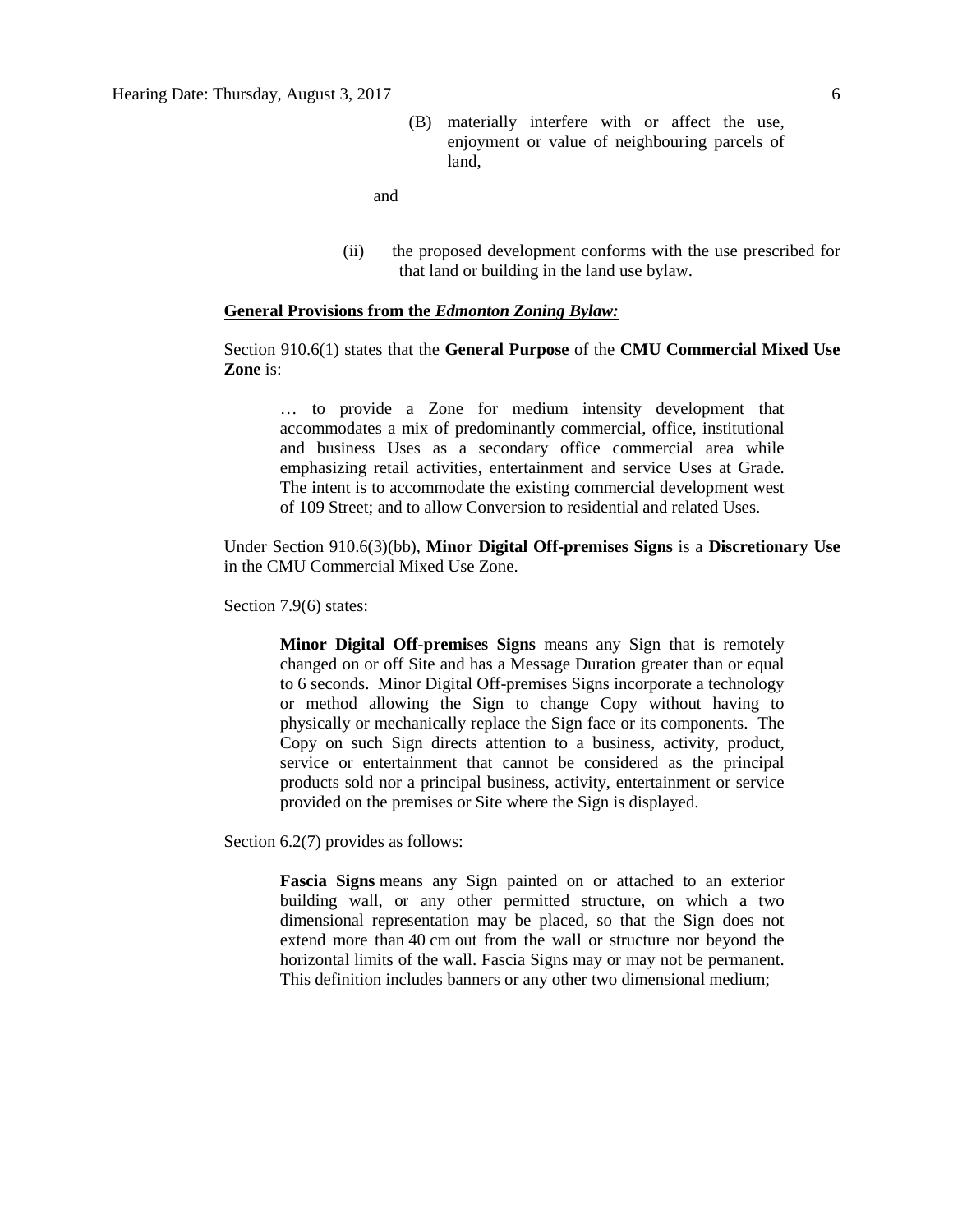

Section 910.1 states that the **General Purpose** of the **Special Area Downtown** is "To designate the Downtown area as a Special Area and to adopt the following land use regulations to achieve the objectives of the Capital City Downtown Plan."

Section 910.4(5) of the Special Area Downtown provides as follows:

- 5. Signage
	- a. The Development Officer shall have regard for visual harmony and the compatibility of the proposed sign with the architectural character and finish of the development and with the design, location and appearance of other signs on the development.
	- b. A Comprehensive Sign Design Plan in accordance with the Provisions of Section 59.3. may be required at the discretion of the Development Officer,

## *Sign Illumination*

Section 59.2(3) states:

Major Digital Signs, Minor Digital On-premises Signs, Minor Digital Off-premises Signs, and Minor Digital On-premises Off-premises Signs shall be located or constructed such that Sign illumination shall not project onto any surrounding residential premises, shall not face an abutting or adjacent Residential Use, shall not face an abutting or adjacent Residential-Related Use, and shall not face the Extended Medical Treatment Services Use to the satisfaction of the Development Officer.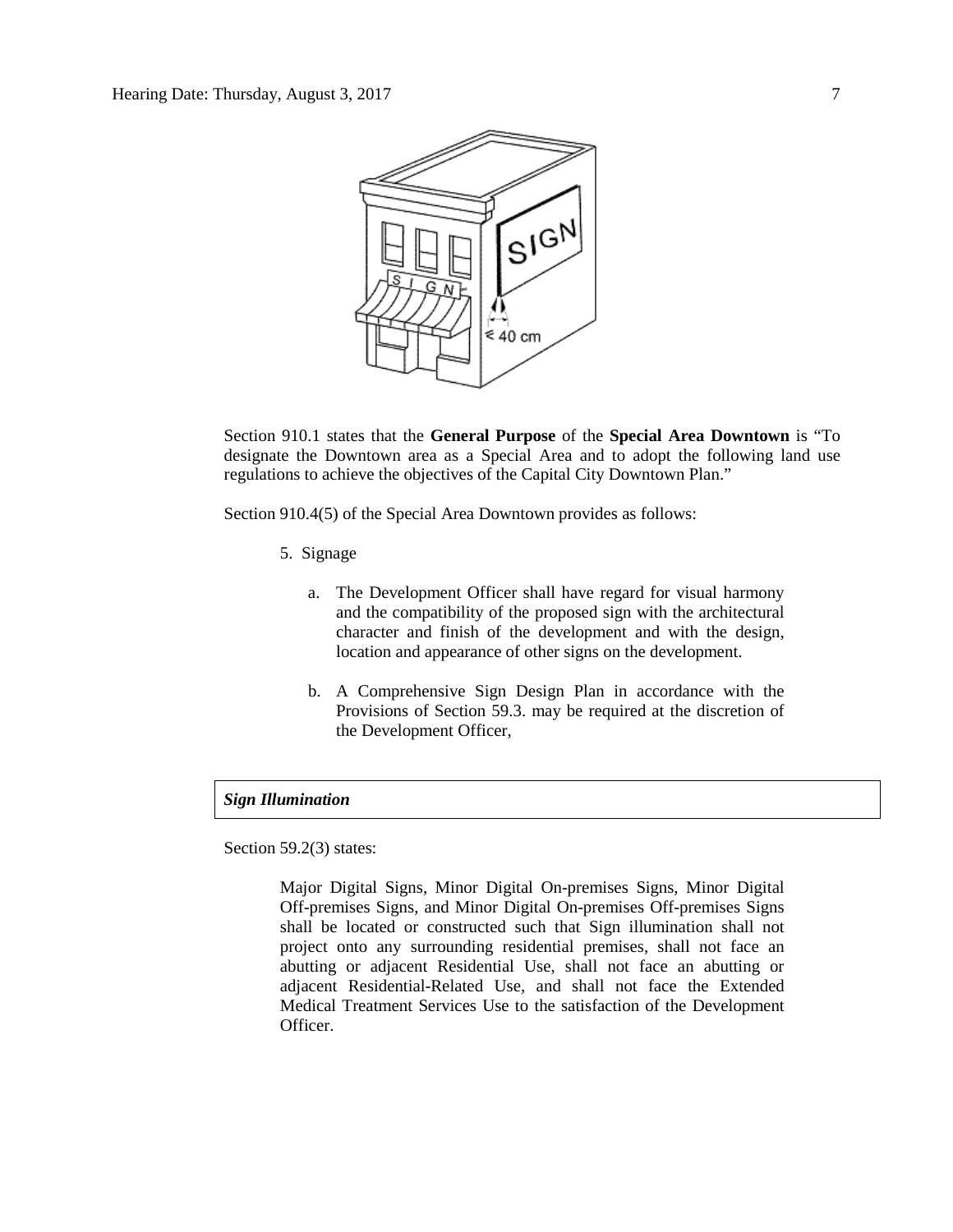#### **Development Officer's Determination**

The proposed Fascia Minor Digital Off-premises Sign is facing North and light illumination from the Digital sign negatively impacts the use, enjoyment and value of residents of Mixed Use Residential Apartment units towards NE, contrary to section 59.2(3).

#### *Sign Illumination*

Section 59F.3(6)(e) provides as follows:

…Minor Digital Off-premises Signs shall be subject to the following regulations:

e. proposed Sign locations shall be separated from any other Digital Sign greater than  $8.0 \text{ m}^2$  or Off-premises Sign as follows:

| Proposed Sign Area                   | Minimum separation distance<br>from Digital Signs greater<br>than $8.0 \text{ m}^2$ or other Off- |  |
|--------------------------------------|---------------------------------------------------------------------------------------------------|--|
|                                      | premises Sign                                                                                     |  |
| Greater than $8.0 \text{ m}^2$ to    | $100 \text{ m}$                                                                                   |  |
| less than $20 \text{ m}^2$           |                                                                                                   |  |
| $20 \text{ m}^2$ to $40 \text{ m}^2$ | $200 \text{ m}$                                                                                   |  |
| Greater than $40 \text{ m}^2$        | $300 \text{ m}$                                                                                   |  |

The separation shall be applied from the larger Off-premises Sign or Digital Sign location.

#### **Development Officer's Determination**

Required Seperation Distance: 100 m Proposed Seperation Distance: 85 m Deficient by: 15 m

#### Notice to Applicant/Appellant

Provincial legislation requires that the Subdivision and Development Appeal Board issue its official decision in writing within fifteen days of the conclusion of the hearing. Bylaw No. 11136 requires that a verbal announcement of the Board's decision shall be made at the conclusion of the hearing of an appeal, but the verbal decision is not final nor binding on the Board until the decision has been given in writing in accordance with the *Municipal Government Act.*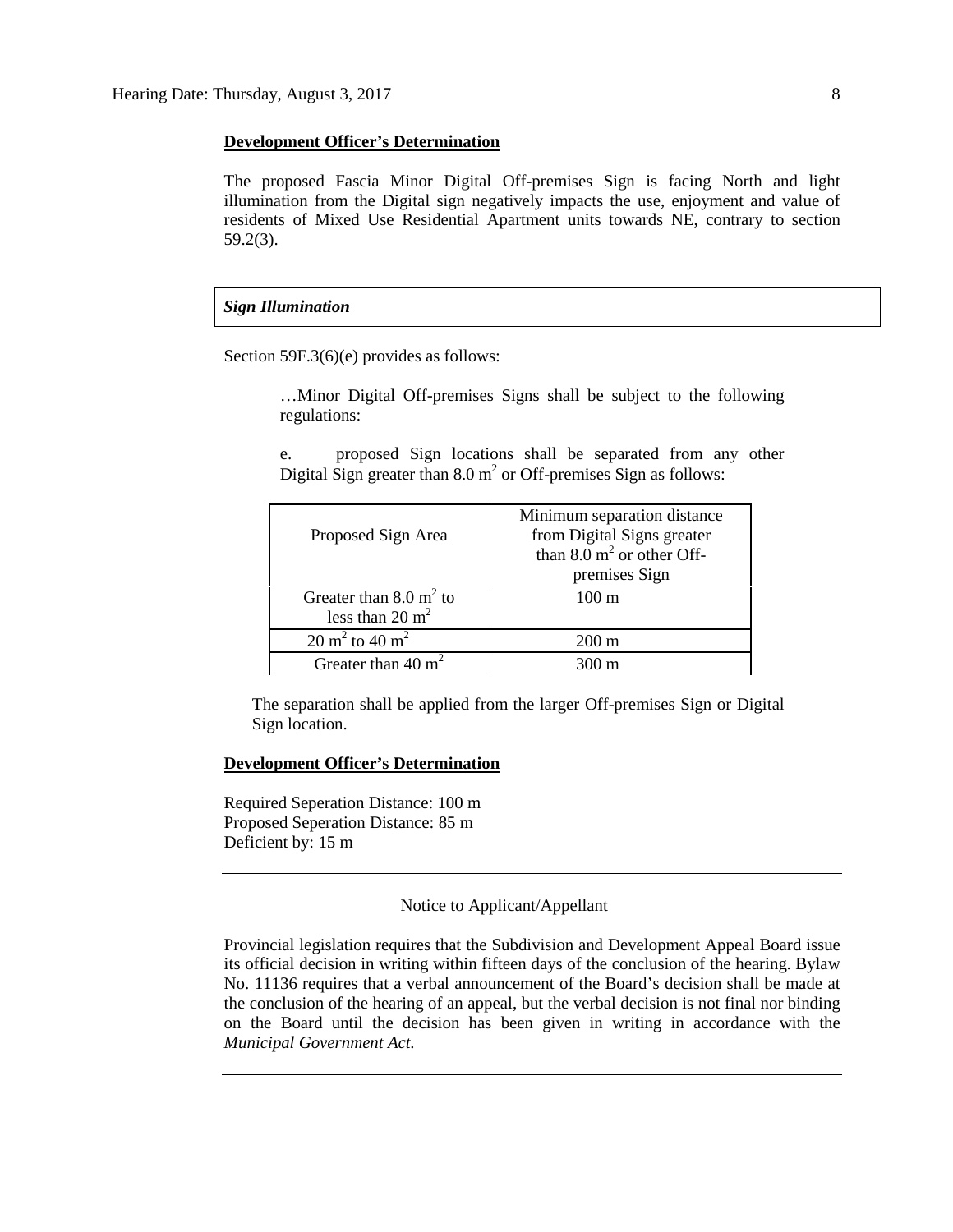| <b>Umönton</b>                                                                                                  | <b>Application Date:</b><br>Printed:                                  | Project Number: 232166360-001<br>OCT 06, 2016<br>May 4, 2017 at 3:15 PM |  |  |  |  |  |  |  |
|-----------------------------------------------------------------------------------------------------------------|-----------------------------------------------------------------------|-------------------------------------------------------------------------|--|--|--|--|--|--|--|
| <b>Application for</b>                                                                                          | Page:                                                                 | 1 of 2                                                                  |  |  |  |  |  |  |  |
| <b>Sign Combo Permit</b>                                                                                        |                                                                       |                                                                         |  |  |  |  |  |  |  |
| This document is a Development Permit Decision for the development application described below.                 |                                                                       |                                                                         |  |  |  |  |  |  |  |
| Applicant                                                                                                       | Property Address(es) and Legal Description(s)<br>9914 - 109 STREET NW |                                                                         |  |  |  |  |  |  |  |
|                                                                                                                 | Plan NB Blk 9 Lot 63                                                  |                                                                         |  |  |  |  |  |  |  |
|                                                                                                                 | <b>Location(s)</b> of Work                                            |                                                                         |  |  |  |  |  |  |  |
|                                                                                                                 | Entryway: 9914 - 109 STREET NW                                        |                                                                         |  |  |  |  |  |  |  |
|                                                                                                                 | Building: 9914 - 109 STREET NW                                        |                                                                         |  |  |  |  |  |  |  |
| <b>Scope of Application</b><br>To install a Fascia Minor Digital Off-premises Sign (6.1 m x 3 m - facing North) |                                                                       |                                                                         |  |  |  |  |  |  |  |
| <b>Permit Details</b>                                                                                           |                                                                       |                                                                         |  |  |  |  |  |  |  |
| ASA Sticker No./Name of Engineer:                                                                               | Class of Permit: Class B                                              |                                                                         |  |  |  |  |  |  |  |
| <b>Construction Value: 35000</b>                                                                                | <b>Expiry Date:</b>                                                   |                                                                         |  |  |  |  |  |  |  |
|                                                                                                                 |                                                                       |                                                                         |  |  |  |  |  |  |  |
| Fascia Off-premises Sign: 0                                                                                     | Freestanding Off-premises Sign: 0                                     |                                                                         |  |  |  |  |  |  |  |
| Fascia On-premises Sign: 0                                                                                      | Freestanding On-premises Sign: 0                                      |                                                                         |  |  |  |  |  |  |  |
| Roof Off-premises Sign: 0                                                                                       | Projecting Off-premises Sign: 0                                       |                                                                         |  |  |  |  |  |  |  |
| Roof On-premises Sign: 0                                                                                        | Projecting On-premises Sign: 0                                        |                                                                         |  |  |  |  |  |  |  |
| Minor Digital On-premises Sign: 0                                                                               | Replacement Panel on Existing Sign: 0                                 |                                                                         |  |  |  |  |  |  |  |
| Minor Digital Off-premises Sign: 1                                                                              | Comprehensive Sign Design: 0                                          |                                                                         |  |  |  |  |  |  |  |
| Minor Digital On/Off-premises Sign: 0                                                                           | Major Digital Sign: 0                                                 |                                                                         |  |  |  |  |  |  |  |
| I/We certify that the above noted details are correct.                                                          |                                                                       |                                                                         |  |  |  |  |  |  |  |
| Applicant signature:                                                                                            |                                                                       |                                                                         |  |  |  |  |  |  |  |
| <b>Development Application Decision</b><br>Refused                                                              |                                                                       |                                                                         |  |  |  |  |  |  |  |
|                                                                                                                 |                                                                       |                                                                         |  |  |  |  |  |  |  |
|                                                                                                                 |                                                                       |                                                                         |  |  |  |  |  |  |  |
|                                                                                                                 |                                                                       |                                                                         |  |  |  |  |  |  |  |
| THIS IS NOT A PERMIT                                                                                            |                                                                       |                                                                         |  |  |  |  |  |  |  |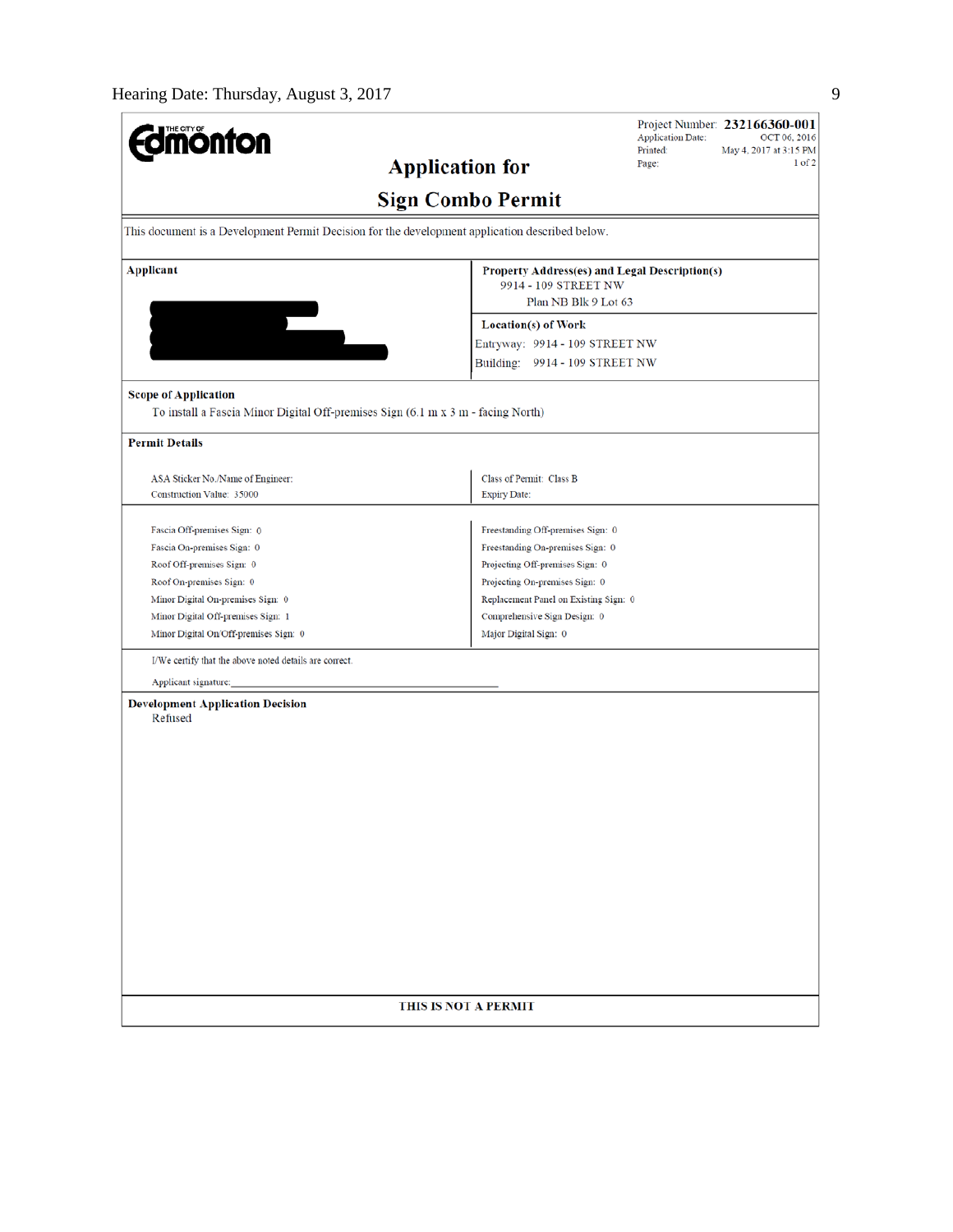| <b>phton</b>                                                                                                                                                                                                                                                                                                                                                                                                                                                                           |                               |                                      |                      | <b>Application Date:</b><br>Printed: | Project Number: 232166360-001<br>OCT 06, 2016<br>May 4, 2017 at 3:15 PM |
|----------------------------------------------------------------------------------------------------------------------------------------------------------------------------------------------------------------------------------------------------------------------------------------------------------------------------------------------------------------------------------------------------------------------------------------------------------------------------------------|-------------------------------|--------------------------------------|----------------------|--------------------------------------|-------------------------------------------------------------------------|
|                                                                                                                                                                                                                                                                                                                                                                                                                                                                                        | Page:                         | $2$ of $2$                           |                      |                                      |                                                                         |
|                                                                                                                                                                                                                                                                                                                                                                                                                                                                                        |                               | <b>Sign Combo Permit</b>             |                      |                                      |                                                                         |
| <b>Reason for Refusal</b><br>1) Minor Digital On-premises Signs shall be located or constructed such that Sign illumination shall not project onto any<br>surrounding residential premises, shall not face an abutting or adjacent Residential Use Class, shall not face an abutting or<br>adjacent Residential-Related Use Class, and shall not face the Extended Medical Treatment Services Use Class to the satisfaction<br>of the Development Officer (Reference Section 59.2(3)). |                               |                                      |                      |                                      |                                                                         |
| The proposed Fascia Minor Digital Off-premises Sign is facing North and light illumination from the Digital sign negatively<br>impacts the use, enjoyment and value of residents of Mixed Use Residential Apartment units towards NE, contrary to section<br>$59.2(3)$ .                                                                                                                                                                                                               |                               |                                      |                      |                                      |                                                                         |
| 2) Proposed Sign locations shall be separated from any other Digital Sign greater than 8.0 m2 or Off-premises Signs. If the<br>proposed Sign Area is greater than 8m2 to less than 20m2 the minimum separation distance from Digital Signs greater than 8.0<br>m2 or other Off-premises Sign shall be 100m. The separation shall be applied from the larger Off-premises Sign or Digital Sign<br>location. (Reference Section 59F.3(6)(e))                                             |                               |                                      |                      |                                      |                                                                         |
| Required Seperation Distance: 100 m<br>Proposed Seperation Distance: 85 m<br>Deficient by: 15 m                                                                                                                                                                                                                                                                                                                                                                                        |                               |                                      |                      |                                      |                                                                         |
| <b>Rights of Appeal</b><br>The Applicant has the right of appeal within 14 days of receiving notice of the Development Application Decision, as outlined in<br>Chapter 24, Section 683 through 689 of the Municipal Government Amendment Act.                                                                                                                                                                                                                                          |                               |                                      |                      |                                      |                                                                         |
| Issue Date: Mar 22, 2017                                                                                                                                                                                                                                                                                                                                                                                                                                                               |                               | Development Authority: AHUJA, SACHIN |                      | Signature:                           |                                                                         |
| Fees                                                                                                                                                                                                                                                                                                                                                                                                                                                                                   |                               |                                      |                      |                                      |                                                                         |
| DP Notification Fee                                                                                                                                                                                                                                                                                                                                                                                                                                                                    | <b>Fee Amount</b><br>\$102.00 | <b>Amount Paid</b><br>\$102.00       | Receipt#<br>03871408 | <b>Date Paid</b><br>Jan 19, 2017     |                                                                         |
| Sign Building Permit Fee                                                                                                                                                                                                                                                                                                                                                                                                                                                               | \$350.00                      | \$350.00                             | 13720636,03871408    | Jan 19, 2017                         |                                                                         |
| Safety Codes Fee                                                                                                                                                                                                                                                                                                                                                                                                                                                                       | \$14.00                       | \$14.00                              | 13720636,03871408    | Jan 19, 2017                         |                                                                         |
| Sign Dev Appl Fee - Digital Signs<br><b>Total GST Amount:</b>                                                                                                                                                                                                                                                                                                                                                                                                                          | \$425.00<br>\$0.00            | \$425.00                             | 03720636             | Nov 02, 2016                         |                                                                         |
| <b>Totals for Permit:</b>                                                                                                                                                                                                                                                                                                                                                                                                                                                              | \$891.00                      | \$891.00                             |                      |                                      |                                                                         |
|                                                                                                                                                                                                                                                                                                                                                                                                                                                                                        |                               |                                      |                      |                                      |                                                                         |
|                                                                                                                                                                                                                                                                                                                                                                                                                                                                                        |                               |                                      |                      |                                      |                                                                         |
|                                                                                                                                                                                                                                                                                                                                                                                                                                                                                        |                               |                                      |                      |                                      |                                                                         |
|                                                                                                                                                                                                                                                                                                                                                                                                                                                                                        |                               |                                      |                      |                                      |                                                                         |
|                                                                                                                                                                                                                                                                                                                                                                                                                                                                                        |                               |                                      |                      |                                      |                                                                         |
|                                                                                                                                                                                                                                                                                                                                                                                                                                                                                        |                               | <b>THIS IS NOT A PERMIT</b>          |                      |                                      |                                                                         |